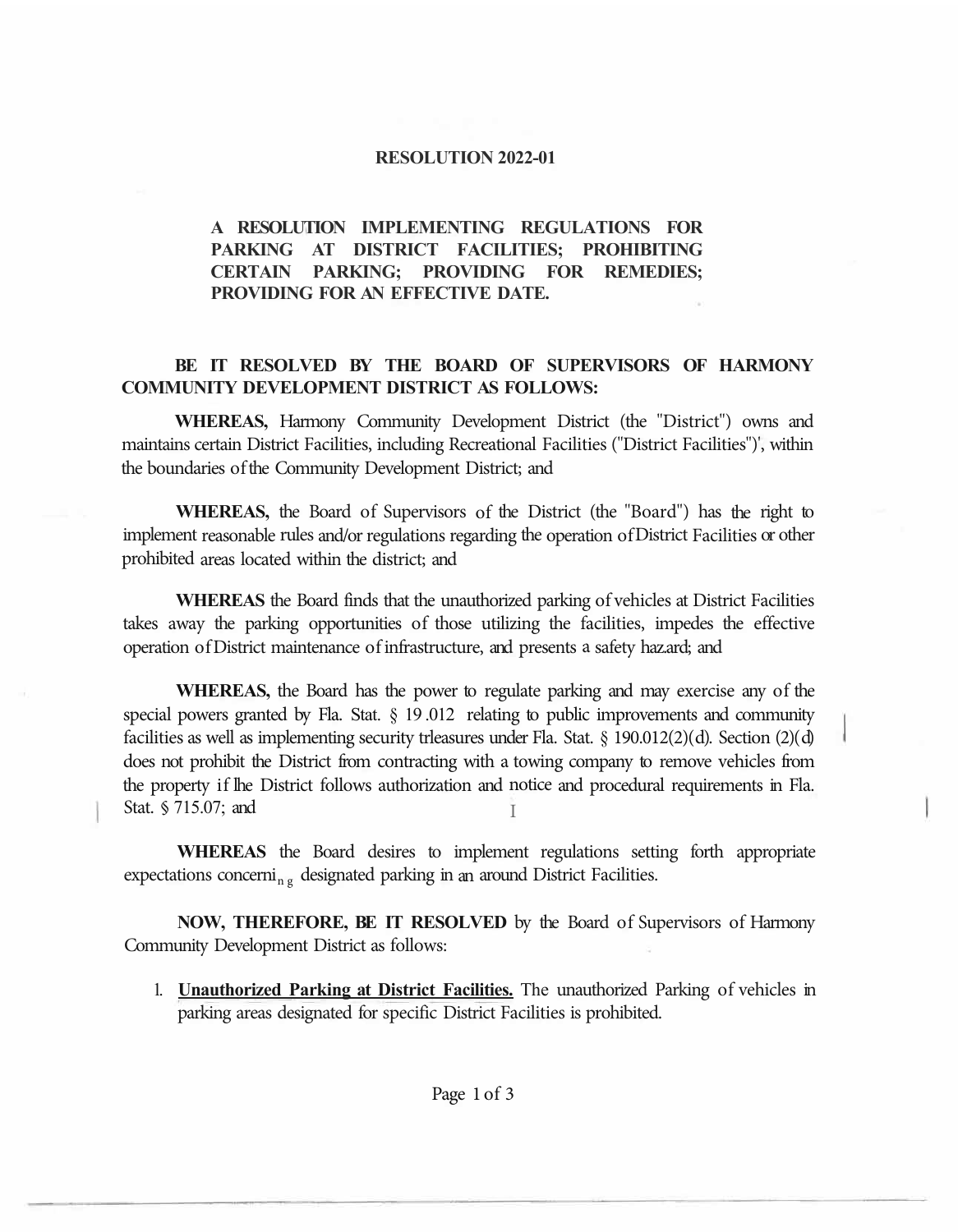- 2. For purposes of the foregoing, the following shall apply:
	- a. The use of District Facilities Parking shall be prohibited by anyone not actively using the associated District Facility.
	- b. Designated areas shall be marked by appropriate signage.
	- c. The following definitions shall apply to this Resolution:
		- 1. "Vehicle" means any mobile item which normally uses wheels, whether motorized or not. §715.07(1)(a).
		- ii. "Parking" means the standing of a vehicle, whether occupied or not occupied, otherwise than temporarily for the purpose of and while actually engaged in loading or unloading merchandise or passengers.
		- iii. "Unauthorized Parking" shall be defined as parking of any vehicle within an area designated for District Facility use while the owner/operator is not actively using the District Facility.
		- iv. "Unauthorized Vehicle" shall be defined as a vehicle that is parked in a parking area designated for use by active users of a specific District Facility while the vehicle owner/operator is not actively using the specified District Facility.
- 3. **Notice:** The District may remove any unauthorized vehicle parked on District property without the vehicle owner's permission. The District may contract with any person regularly engaged in the business of towing vehicles, without liability for costs of removal, transportation, or damages caused by the removal so long as notice is provided per Fla. Stat.§ 715.07. Notice is not required in the following exceptions:
	- a. When the unauthorized vehicle is parked in a manner that restricts the normal
	- operation of business<br>b. If a vehicle is parked on public right-of-way that  $\phi$ bstructs access to a private driveway of the owner.
- 4. **Remedies**. The District shall have the right to cause repeat offenders pf vehicles to be towed for repeat violations. A "repeat offender" and "repeat violation" shall be established after the District or its Designee has caused a warning notice to be posted on the car one time. A written statement by the District's agent that such a notice has been delivered shall be sufficient to establish that the notice has been placed. The right to receive a notice hereunder is a courtesy only. For this purpose, the District shall be authorized to enter into a contract with one or more towing companies in order to provide for offending vehicles to be towed. All expenses associated with such towing and the storage of vehicles shall be the responsibility of the owner of such vehicle.